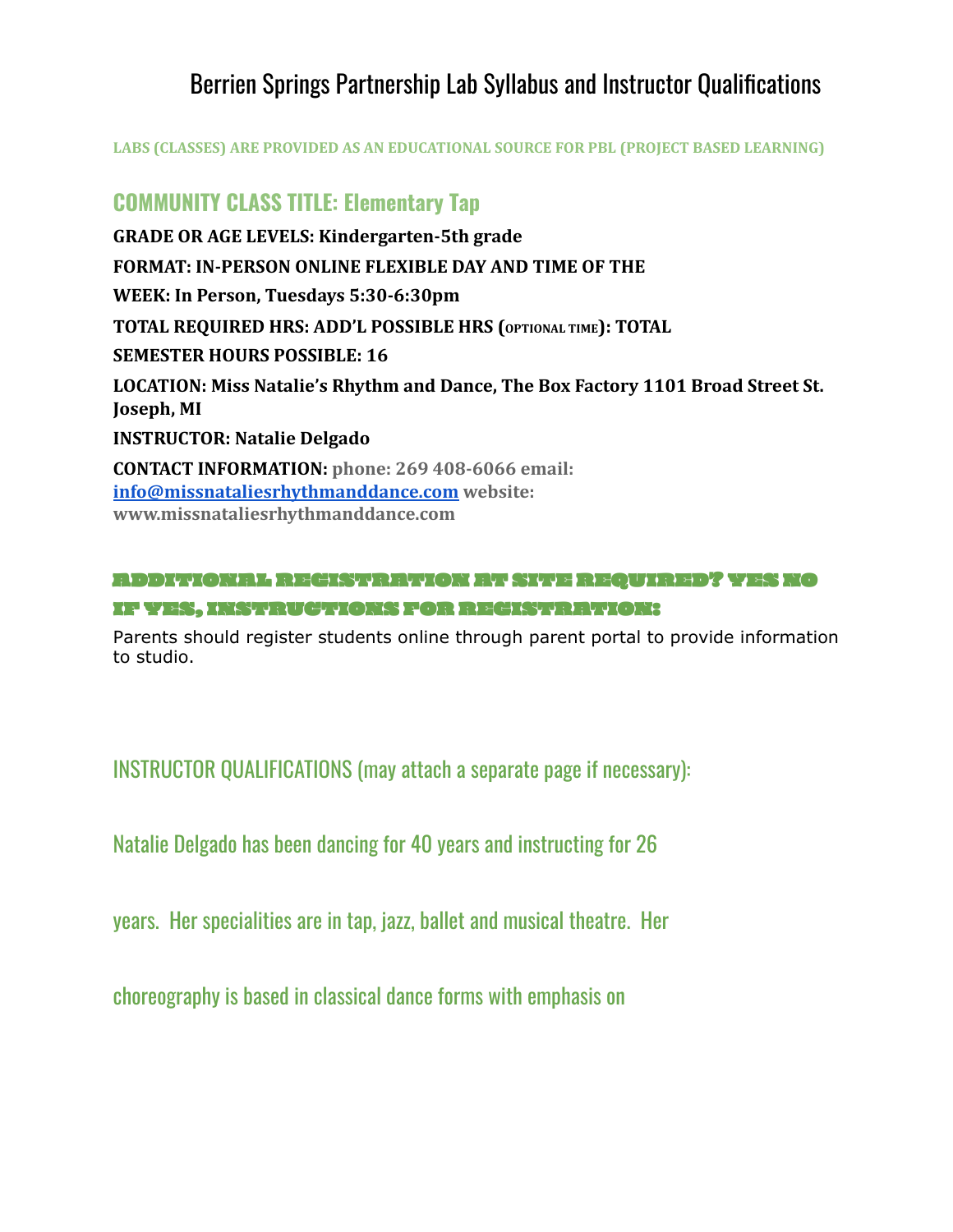modesty and age appropriate movements.

COURSE DESCRIPTION (OVERVIEW): Elementary Tap: Tap dancing is a great way to channel your energy into your feet. The steps and combinations learned in tap dancing help with brain development and memorization in a way that is different from other dance forms. The intricate rhythms the dancer will learn will activate their creativity and give a sense of accomplishment every week! Class will perform in the year end recital in June. Attire: Black leotard, black pants or shorts, black buckle tap shoes. Hair secured away from face. Tuesdays 5:30pm-6:30pm (Ages 6-11)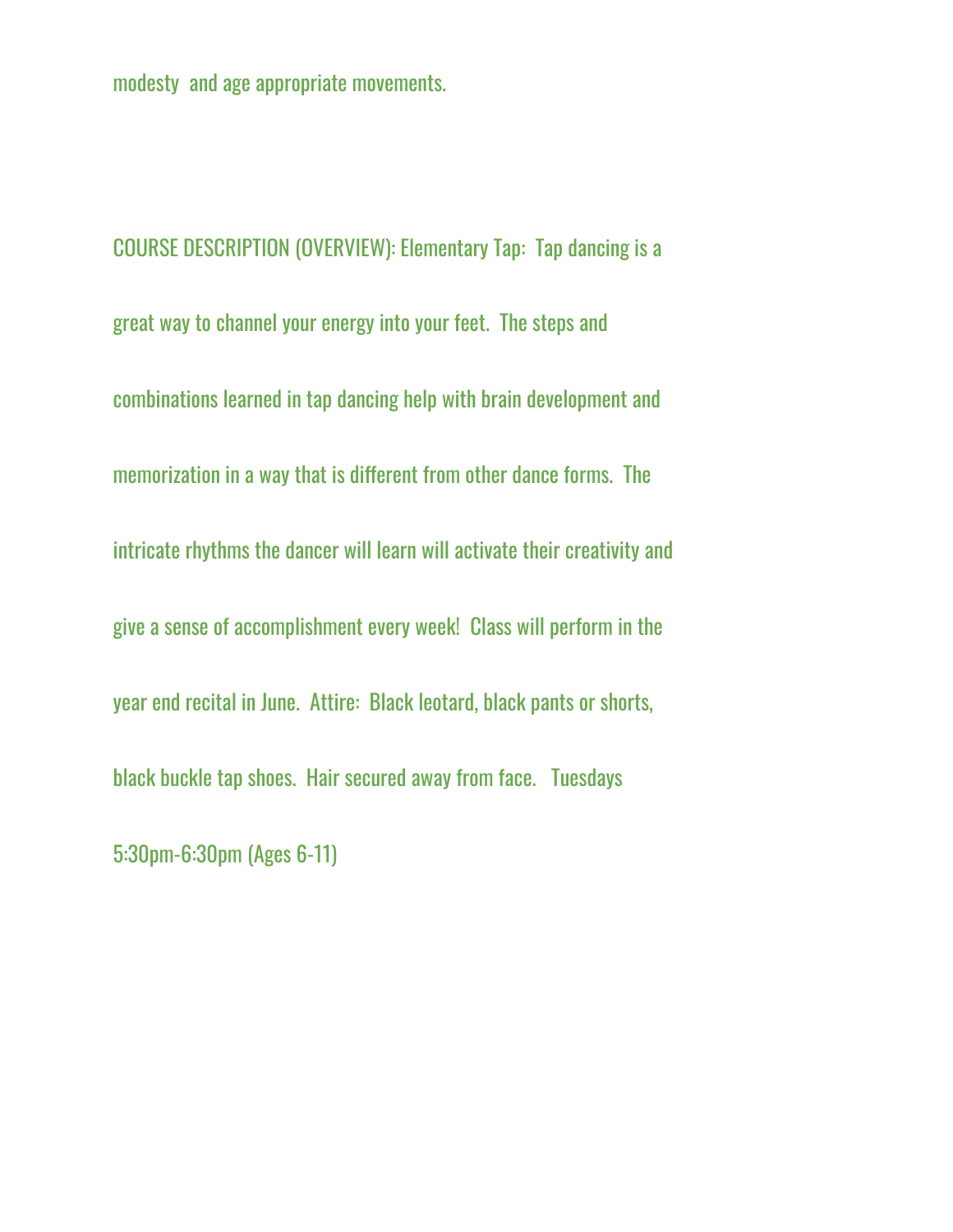# SYLLABUS/OUTLINE: WEEKLY BREAKDOWN OF PROJECT-BASED LEARNING LAB ACTIVITIES

| <b>Elementary Tap</b> |
|-----------------------|
| Intro to dance        |
| Tap basics            |
| <b>Shuffles</b>       |
| Flaps                 |
| <b>Backflaps</b>      |
| Travelling steps      |
| Digs and<br>rhythms   |
| Combination 1         |
| Combination 1         |
| Combination 1         |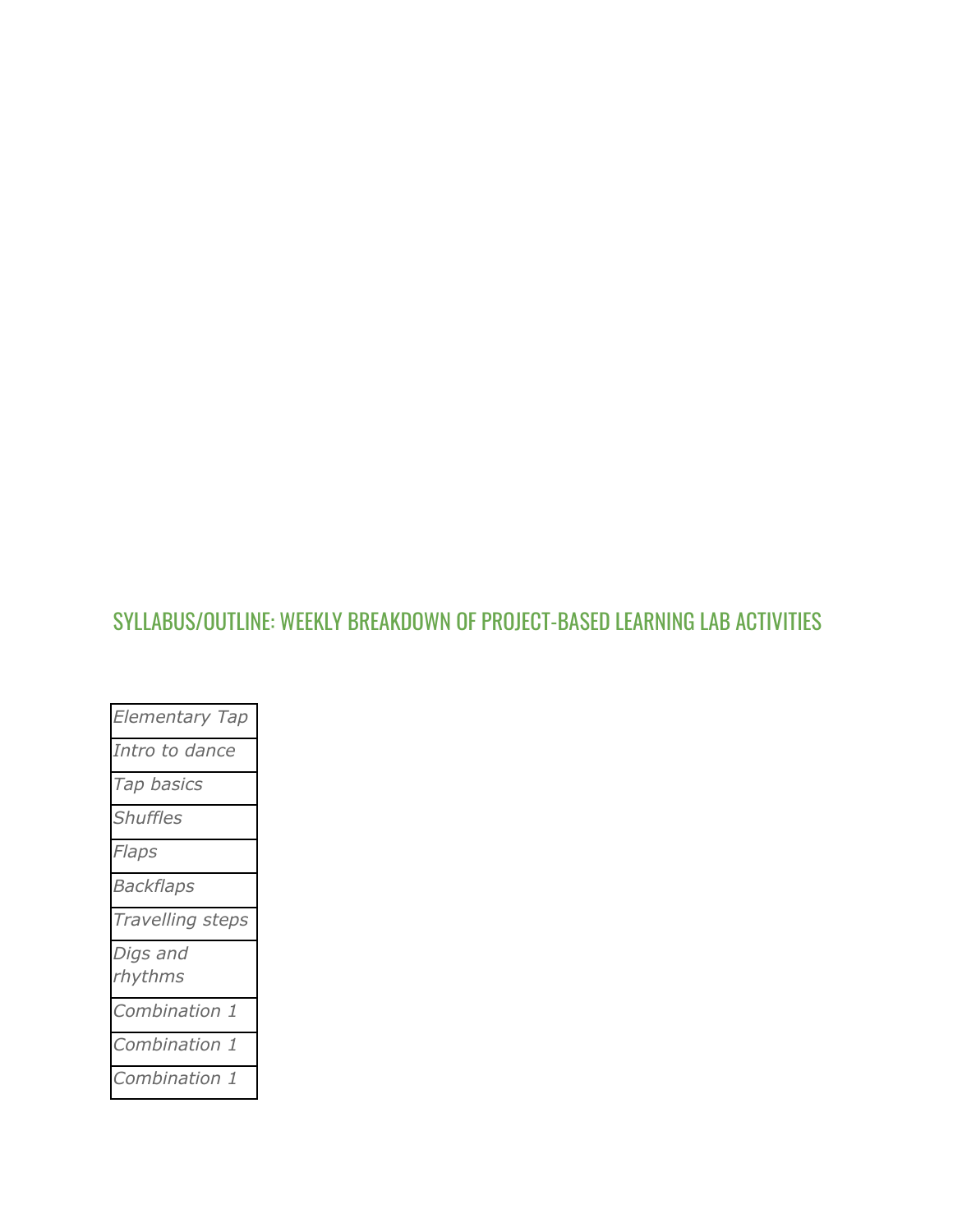| Combination 1       |
|---------------------|
| Time Steps          |
| Speed steps         |
| Review              |
| <b>Bonus lesson</b> |
| variety             |
|                     |
|                     |
|                     |
| Winter              |
| Semester            |
| Intro to dance      |
| Tap basics          |
| <b>Shuffles</b>     |
| Flaps               |
| <b>Backflaps</b>    |
| Travelling steps    |
| Digs and            |
| rhythms             |
| Time Steps          |
| Speed steps         |
| Recital routine     |
| Recital routine     |
| Recital routine     |
| Recital routine     |
| Recital routine     |
|                     |
| Recital routine     |
| Recital routine     |
| Recital routine     |
| Recital routine     |
| Recital routine     |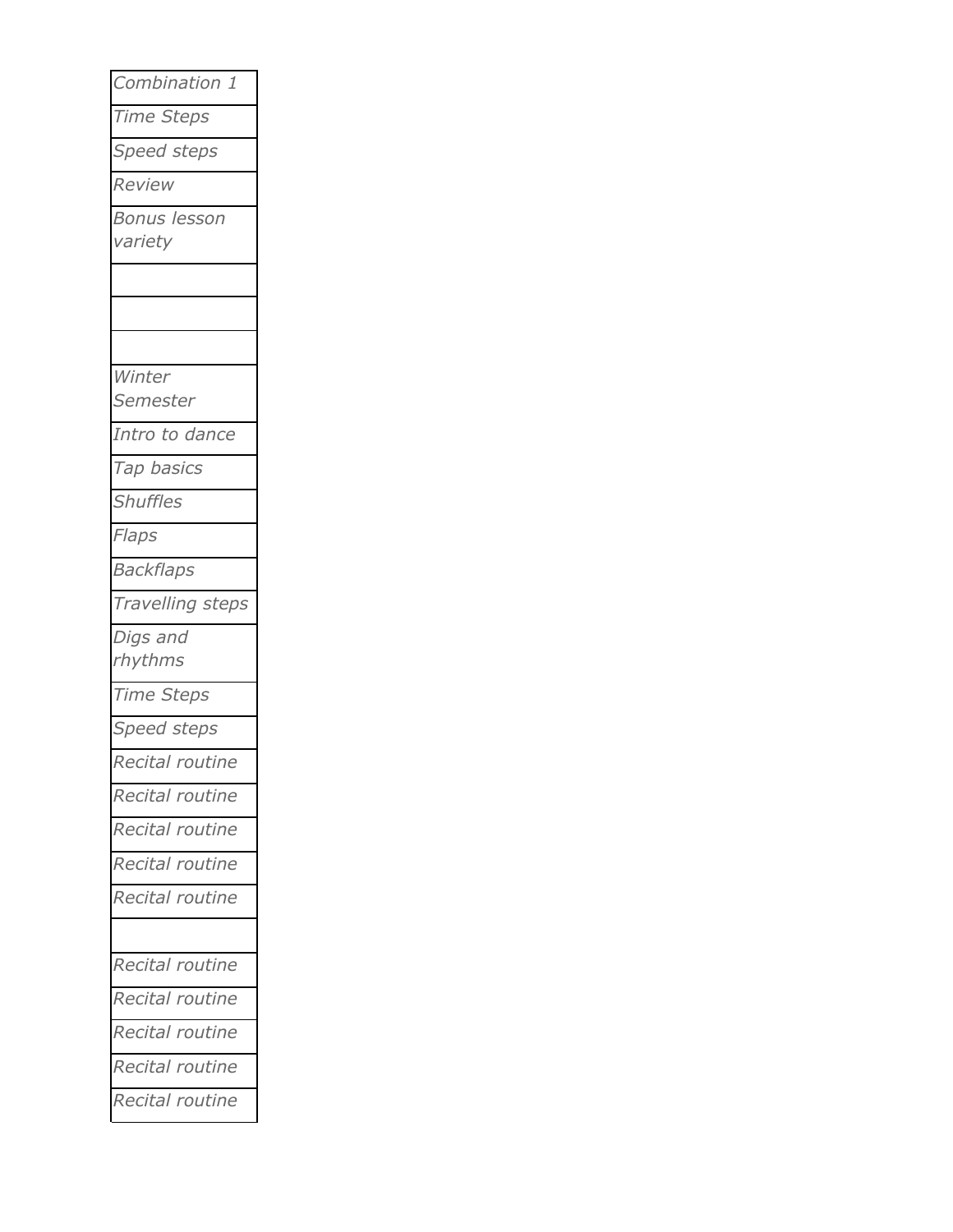| Lines and       |
|-----------------|
| spacing         |
| No mirror       |
| practice        |
| Final rehearsal |

Describe activities that will reinforce the lesson. Include anywork and time to be required outside of class: *Students should practice skills weekly at home in addition to class time.*

COURSE OBJECTIVES AND APPROXIMATE TARGET DATES: Combinations and skills listed should be rehearsed and improved on each week.

Steps to check for student understanding, along with dates or # ofweeks into class: *See syllabus for details*

STUDENT ASSESSMENT - what will be used to evaluate student progress and/or end of semester pass/fail status?

1) Student agrees to attend at least 80% of class sessions/lessons offered. Attendance